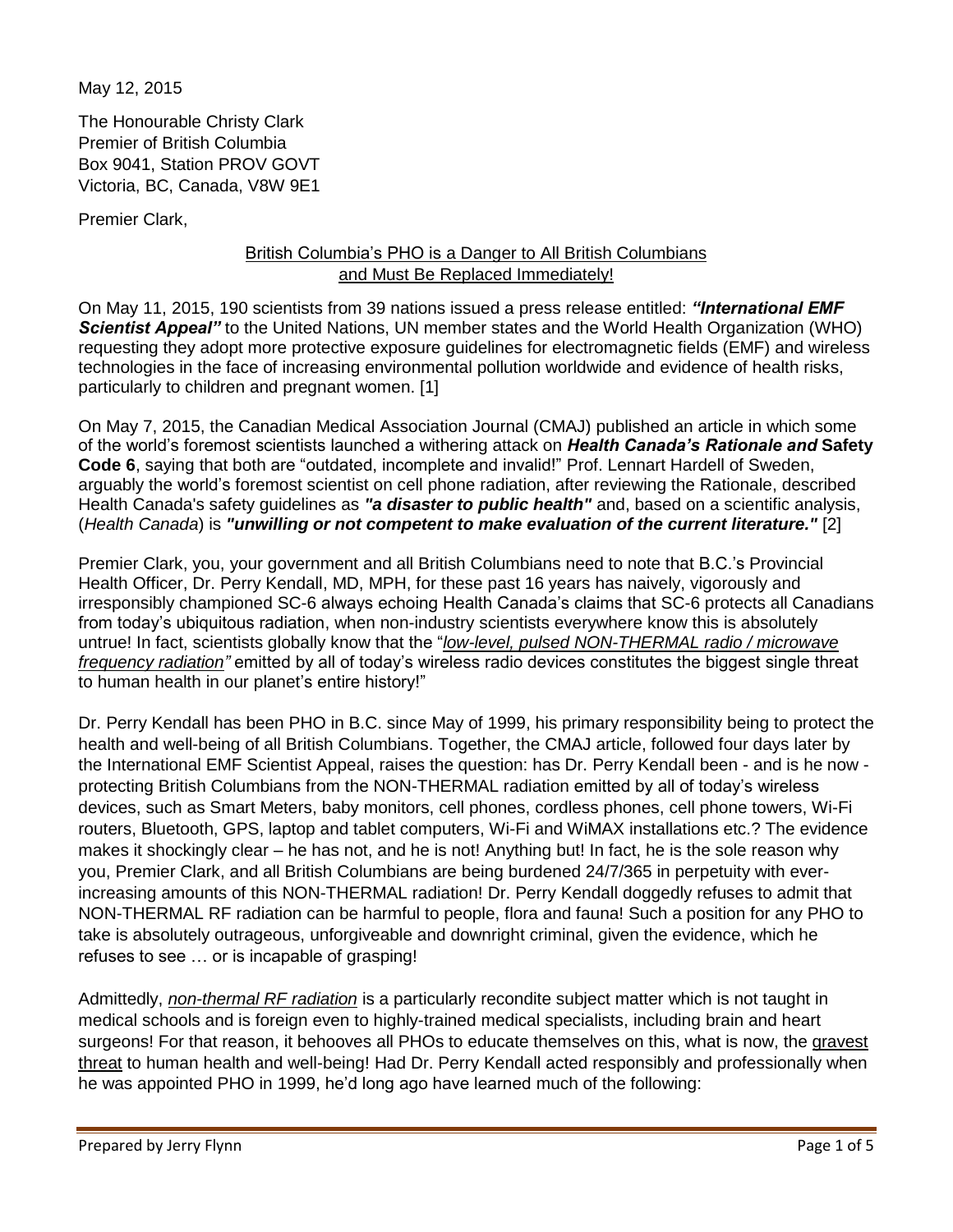- Major militaries of the world learned long ago that radio frequencies within the band 900 MHz (0.9 GHz) to 5 GHz are the most lethal/harmful to humans, because they penetrate all organ systems of the body thus putting all organs at risk! Yet, all of today's wireless radio devices - even baby monitors and Smart Meters - operate within this same lethal band of frequencies!
- The above frequencies are especially harmful to the human brain, the central nervous system and the immune systems!
- The exponential increase in all of today's major diseases, such as cancers, autism, ADHD, Alzheimer's, dementia, Parkinson's, ALS etc., corresponds to the exponential growth of wireless radio devices – all of which emit NON-THERMAL RF radiation on these same lethal frequencies!
- The 1996 Telecommunications Act in the USA brought about the demise in public funding available for research into the biological effects of NON-THERMAL radiation in that country.
- Safety Code 6 does NOT even recognize NON-THERMAL radiation nor do any of the four Regulatory Agencies: WHO (World Health Organization); ICNIRP (International Commission on Non-Ionizing Radiation Protection); IEEE/ICES (Institute of Electrical and Electronics Engineers/International Committee on Electromagnetic Safety) and the FCC (Federal Communications Commission). The FCC has no scientists; all five commissioners are political appointees made by the President of the USA!
- The radiation Exposure Limits for Health Canada (SC-6), the WHO and ICNIRP were all established by just one person: Dr. Michael Repacholi (Dr. Maria Stuchly co-authored SC-6 with him). Today he is a consultant to industry and a member of the omnipotent IEEE/ICES TC-95 – whose principle members are the U.S. Army, U.S. Air Force, Motorola, Nokia, Siemens, Alcatel-Lucent and Bell, along with various other members of Health Canada and Industry Canada (see below)!
- It is not mandatory for provinces/territories to follow Safety Code 6 'guidelines'; they do so primarily because they lack the requisite expertise themselves.
- Safety Code 6 is predicated largely on studies conducted and/or endorsed by the R. Samuel McLaughlin Research Centre at the U. of Ottawa – which was founded and funded, at least in part, by CWTA - the Canadian Wireless and Telecommunications Association – who lobby all levels of government across Canada on behalf of its members.
- In determining 'safe' radiation Exposure Limits for SC-6, the R. Samuel McLaughlin Research Centre considers only studies conducted by themselves, the WHO, ICNIRP, IEEE/ICES or industry-funded studies.
- The R. Samuel McLaughlin Research Centre and its four Regulatory Agency allies conduct studies only on the effects of THERMAL RF radiation!
- The R. Samuel McLaughlin Research Centre and the four 'independent' Regulatory Agencies all choose to ignore the extensive Soviet/Russian studies done since the 1950s on the harmful biological effects humans experience when constantly exposed to NON-THERMAL radiation!
- Similarly, all of the above choose to ignore the literally thousands of studies done by non-industry funded scientists around the world on NON-THERMAL radiation!
- The Director of the R. Samuel McLaughlin Research Centre, Prof. Daniel Krewski, has long historical ties to industry, and his salary is paid, in part at least, by industry (the CWTA)!
- The same Prof. Krewski requested the Royal Society of Canada in 2013 to establish an "*independent*" panel of experts to review the adequacy of SC-6, nominating himself as the Chairman and naming the other members he wanted on his team. He and two members of his proposed team were subsequently obliged to step down when conflicts of interest were discovered! Prof. Krewski is also a member of the omnipotent IEEE/ICES TC-95, and is Chair of NSERC (Natural Sciences and Engineering Research Council of Canada) in which his partners are the CWTA and Hydro One,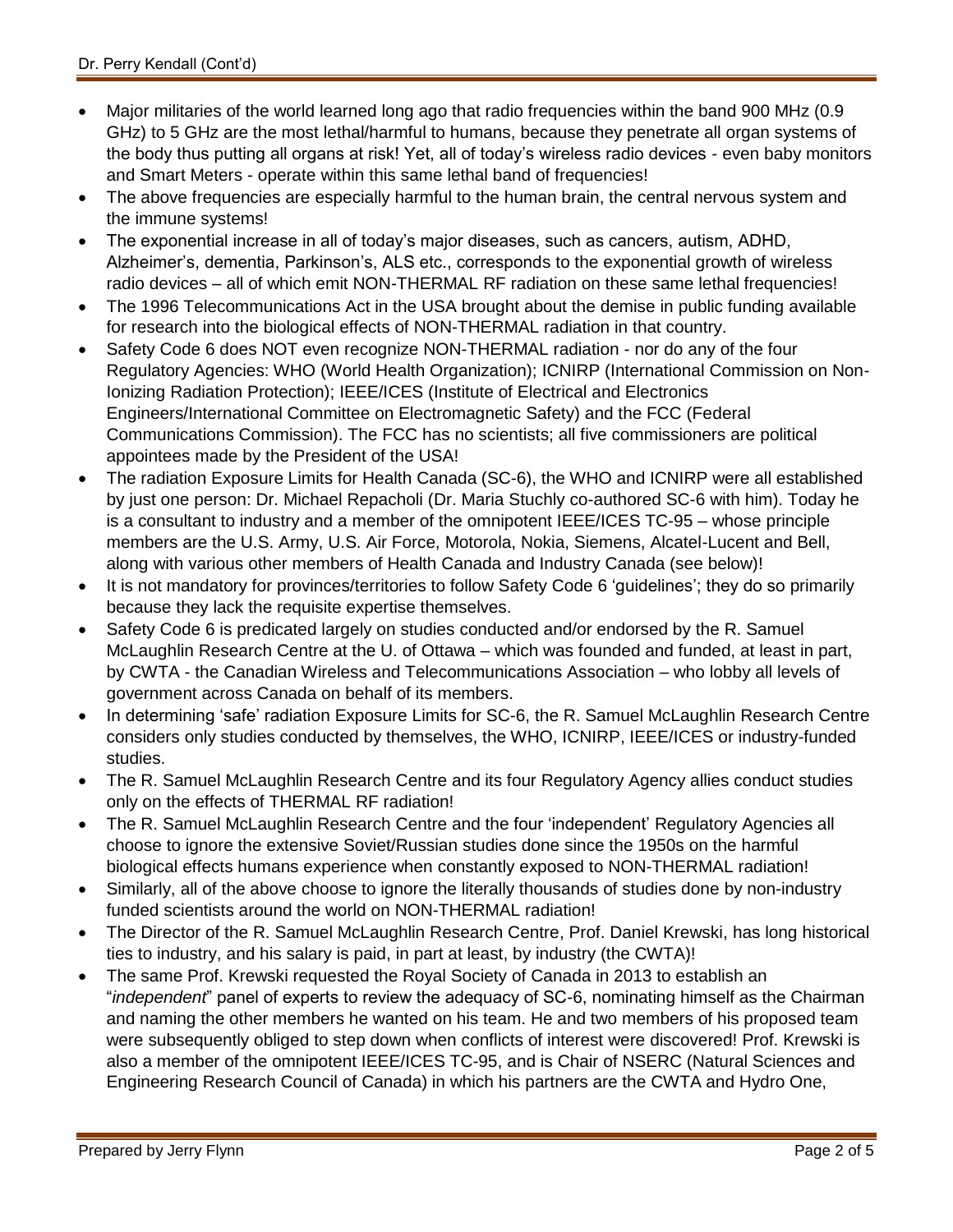amongst others. Worthy of note too: the President/CEO of CWTA is also the Chairman of Ontario Power Generation!

- Health Canada's own senior scientist, Dr. Art Thansandote, is and has been for many years, the Co-Chairman of IEEE/ICES TC-95 SC-4, whose sole responsibility it is to determine the radiation Exposure Limits for the USA (which are then simply 'adopted' by the FCC [which has no scientists] who then promulgate them to the world as if they were FCC's determinations).
- Health Canada's own Dr. James McNamee (the principle author of the current iteration of Safety Code 6) is also a member of IEEE/ICES TC-95! He is the scientist who admitted to a Quebec Superior Court judge in Feb. 2013 that SC-6 applied only to THERMAL radiation!
- Cell phones have never been pre-market tested for safety anywhere in the world!
- Not one credible peer-reviewed study exists anywhere proving that cell phones are safe!
- The U.S. cell phone industry's own largest-ever study (\$28.5-million, six-year:1993-1999) showed that cell phone radiation is harmful to people and other life forms;
- Major cell phone companies have known since at least 1999 that the NON-THERMAL RF radiation from cell phones is harmful to people!
- Major insurance companies of the world will not offer liability insurance against health-related claims attributed to NON-THERMAL RF radiation!
- There have been literally thousands of studies conducted around the world over many decades showing the harmful biological effects humans experience when continuously exposed to pulsed, NON-THERMAL RF radiation, at even the weakest levels!
- SC-6 radiation Exposure Limits are at least 100 times higher/more dangerous than those of Russia, China and other countries!
- The BioInitiative 2007 Report urged all countries of the world to lower their radiation Exposure Limits. Had Canada complied, SC-6 needed to be lowered 10,000 times!
- The BioInitiative 2012 Report's findings meant Canada's SC-6 would have had to be lowered a mindboggling 3-6 MILLION times – repeat – 3-6 MILLION times! [3]
- A minimum of 3-6% of the entire global population are seriously electro-hypersensitive (EHS) meaning they cannot tolerate any level of NON-THERMAL RF radiation emitted by wireless products. It is estimated that up to 30% of the population are somewhat sensitive to NON-THERMAL RF radiation; yet Health Canada and three of its four Regulatory Agencies refuse to acknowledge that there is such a thing as EHS. So does Dr. Perry Kendall!

Notwithstanding today's mountain of evidence showing that NON-THERMAL radiation – at even the weakest levels - is harmful to humans, flora and fauna, Dr. Perry Kendall refuses to change his mind -- or his blind loyalty to Health Canada. Even after 16 years in office, he seems incapable of reconciling that: a) all of today's wireless radio devices emit NON-THERMAL radiation; and, b) that Health Canada will not recognize that NON-THERMAL radiation can be harmful to people, flora and fauna! Dr. Perry Kendall won't - or can't - accept that SC-6 does not apply to NON-THERMAL radiation, yet he continues to say that all of today's wireless radio devices are in compliance with SC-6; therefore they must be safe?

It is this inexplicable quirk of Dr. Perry Kendall's (which allows him to somehow ignore or shut-out the truth about NON-THERMAL radiation) that has made it possible for the electric power utilities to obtain approval from an uninformed B.C. Government and/or BCUC (both of whom were very badly advised) to introduce and impose their wireless Smart Meters throughout the province! Contrary to what electric utilities say, Smart Meters in 'meshed-networks' - with every home having the envisaged 15-or-so 'Smart Appliances' - will emit incalculable amounts of yet more NON-THERMAL RF radiation! Dr. Perry Kendall could have prevented this, but he chose not to. For that reason, he, singularly, is responsible for the following which, I believe, are crimes against humanity: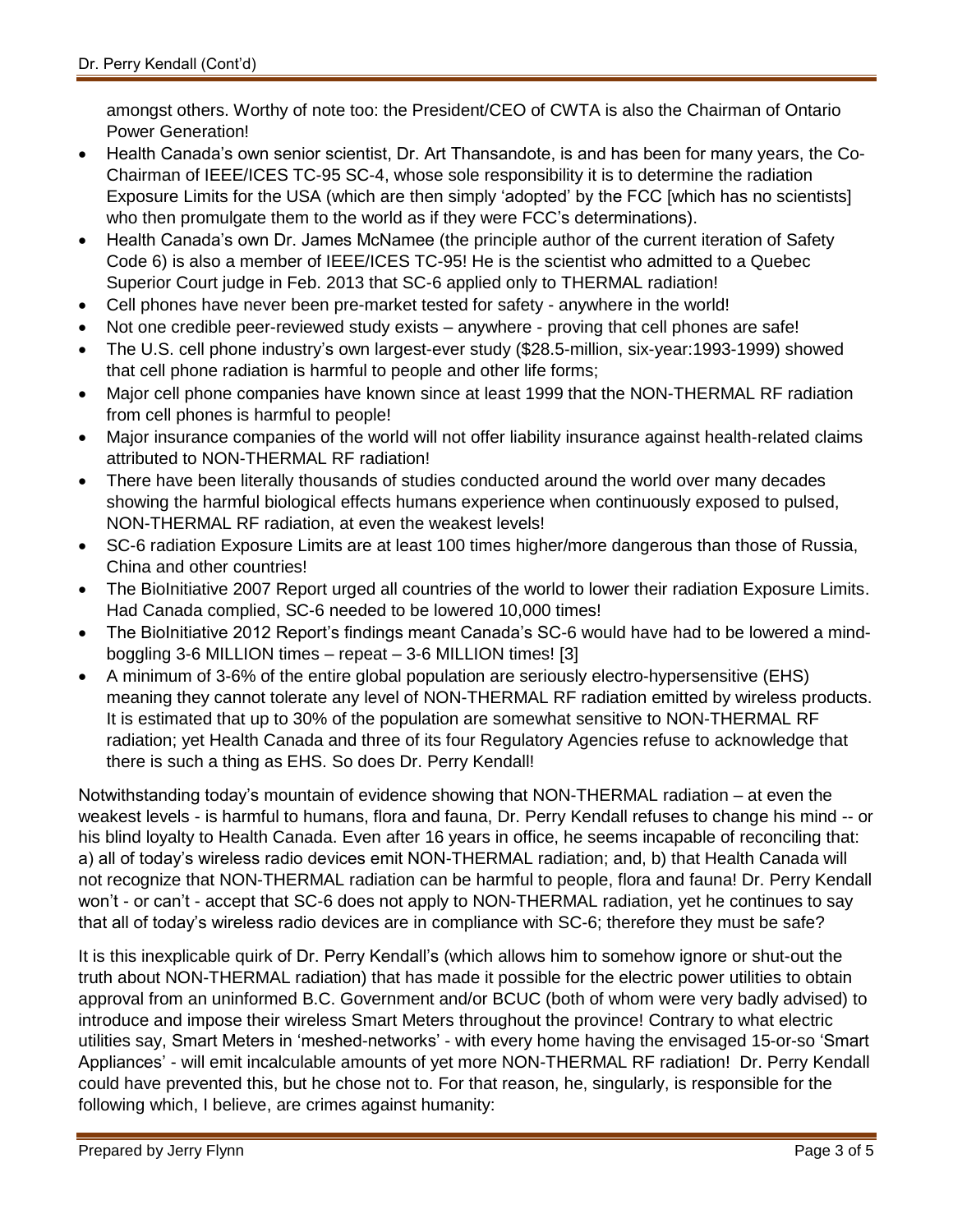- The countless deaths and illnesses families have suffered and continue to suffer from the pulsed NON-THERMAL microwave radiation that has enveloped our world since Dr. Perry Kendall became PHO in 1999.
- Those desperate people who have had to literally abandon their homes because they simply cannot tolerate any level of pulsed NON-THERMAL RF radiation from cell phone towers, Wi-Fi routers, highvoltage power lines etc.
- The many people throughout the province who have had their electricity shut off because they refuse to allow Smart Meters to be installed on their homes. Unlike Dr. Perry Kendall, informed people know that Smart Meters, especially in 'meshed-networks' having the envisaged suite of 15-or-so Smart Appliances per home, each with its own microwave transmitter, will emit incalculable amounts of additional toxic pulsed NON-THERMAL RF radiation!
- The many thousands of people throughout the province including senior citizens on fixed-income who are literally forced to pay what amounts to extortionist fees in order to keep their analogue meter and/or have the Local Area Network transmitter inside their Smart Meter shut off!

Instead of being an honest, caring, morally-upright, competent and conscientious PHO for these past 16 years, bent on protecting the health and well-being of all British Columbians, history shows that Dr. Perry Kendall has allowed himself to become their arch-enemy in disguise! Whether it is due to his ignorance of NON-THERMAL RF radiation or because he simply became too dependent on and/or inexplicably entwined with Health Canada, the result is the same. For the past 16 years British Columbians have had a PHO who was not protecting them against what scientists now know is the biggest single threat to human health in this century – the low-level, pulsed, NON-THERMAL radiation emitted by all of today's wireless radio devices! In light of this and for the sake of all British Columbians, the following action is required:

- Dr. Perry Kendall must immediately be removed as PHO and replaced with a competent, conscientious, incorruptible medical practitioner who believes in the Hippocratic Oath, and who will allow nothing to prevent her/him from protecting the public's health and well-being. The new PHO must be prepared to quickly educate her/himself as to what non-industry scientists around the world know are the harmful biological effects people experience when constantly exposed to low-level, pulsed NON-THERMAL RF radiation in perpetuity..
- Dr. Perry Kendall must be stripped of his OBC --- and summarily fired!
- Dr. Perry Kendall should be investigated to determine if he is/has been criminally negligent in any way.
- Smart Meter deployment throughout the province must be stopped immediately! Those meters already installed must be replaced ASAP with benign analogue meters - at no expense to the homeowner. (In the interim, all Smart Meter transmitters must be turned OFF).
- Refund within 60 days the exorbitant legacy, monthly and other fees extracted from hapless victims who were forced to pay them by unconscionably cruel and heartless electric utilities.
- Remove Wi-Fi routers, cell phones and cordless phones from all schools, hospitals, public buildings in the province, replacing them with hard-wired alternatives.
- Remove Wi-Fi and WiMAX installations from all public lands.
- Initiate dialogue with Industry Canada concerning antenna siting in an effort to have them cede responsibility either all or in part to the province, or to share it jointly. Minimally, persuade them to reduce transmitting power (as the City of Toronto did years ago).
- Restore to BCUC the authority and complete independence from government it requires in order for it to once again be credible, respected and trusted.